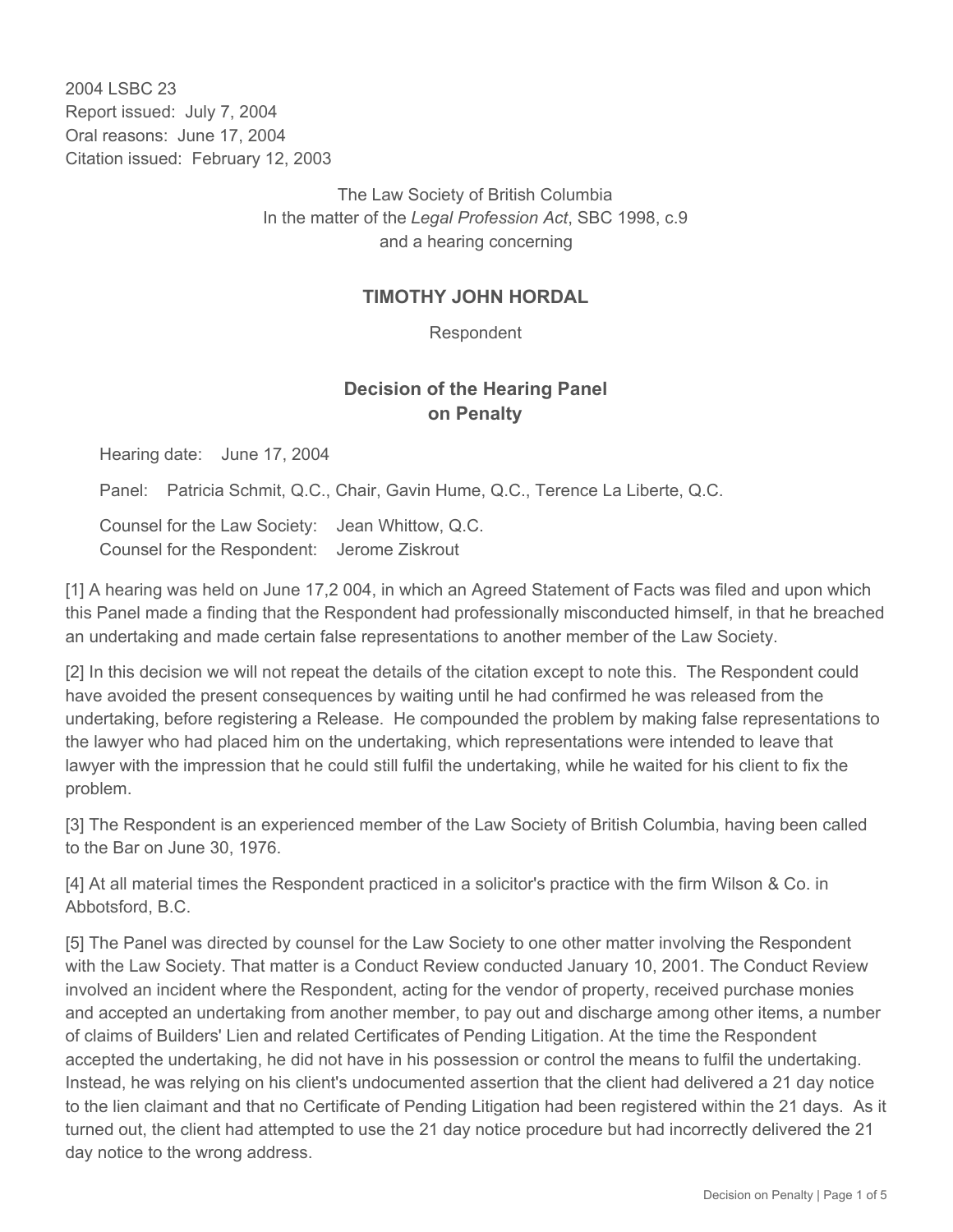[6] Notwithstanding his lack of control, the Respondent paid the net sale proceeds to his vendor client the same day he received them, retaining insufficient funds to pay the potential Builders' Lien claims.

[7] Once this happened, the Respondent had no means to compel his client to deal with the matter and so the matter dragged on. The solicitor for the purchaser made frequent requests for information but the Respondent did not respond or did not do so properly, until the solicitor for the purchaser reported the matter to the Law Society. The members of the Conduct Review Subcommittee found that while there were options open to the Respondent to deal with the matter, he chose to temporize while encouraging his client to make a settlement with the Builders' Lien claimant.

[8] Among other things, the Conduct Review Subcommittee noted the following:

a) the Respondent had been able, after a one year delay, to fulfil the undertaking;

b) that the Respondent, when asked if he thought that he might find himself in the same difficulty, asserted that he would not again accept an undertaking in similar circumstances but would ensure that he had the power to carry out the undertaking before accepting it;

c) the Respondent appeared to properly understand the extent to which he had failed to comply with Chapter 11 of the Professional Conduct Handbook.

[9] The Conduct Review Subcommittee recommended that no further action be taken against the Respondent.

[10] The Panel finds a disturbing similarity between the facts of the Conduct Review and the matter before us.

[11] Both illustrate the classic case of a lawyer making a mistake and then trying to cover it up and delay while he tries to fix the mistake.

[12] It appears that despite his assertion to the Conduct Review Subcommittee, the Respondent did not learn his lesson.

[13] To his credit, and to the credit of the Abbotsford area Bar, the Respondent has obtained and filed numerous letters of support from the lawyers practising in the same geographical area. The Panel found these letters very useful because:

a) they are from practising members who deal with the Respondent in varying degrees;

b) all the writers had received and reviewed the citation materials and Agreed Statement of Facts;

c) many confirmed that they are confident in the good character of the Respondent and would rely on his undertakings in their dealings with him.

[14] The Panel notes that reference letters from persons who are not made fully aware of the circumstances that bring the member before it, are not very useful. That is decidedly not the case with this Respondent who has fulsome support from his colleagues.

[15] Section 38(5) of the *Legal Profession Act* mandates the range of penalty available to this Panel. The Panel must do one or more of the following:

a) reprimand the Respondent;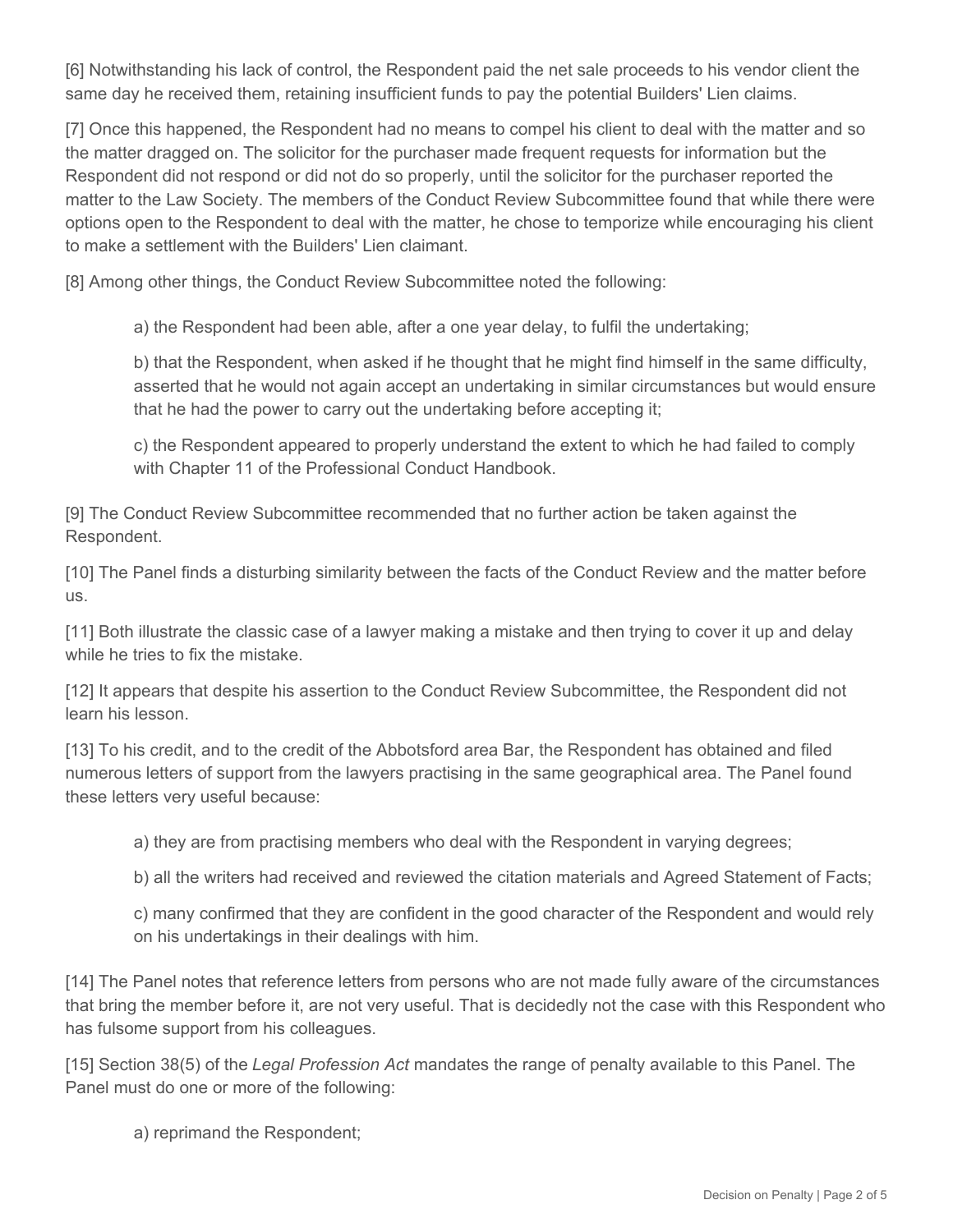b) fine the Respondent an amount not exceeding \$20,000.00;

c) impose conditions on the Respondent's practice;

d) suspend the Respondent from the practice of law or from practice in one or more fields of law for specified periods of time, with or without conditions as set out in section 38(5)(f);

e) disbar the Respondent.

[16] Counsel for the Law Society urged this Panel to impose a penalty as follows:

- eight month suspension

- costs of \$7,500.00 based on the hearing day fee of \$750.00 and a ½ contribution to the Law Society's costs, with some discount due to the difference between outside counsel's rate and in-house counsel's rate

[17] Counsel for the Respondent urged this Panel to impose a penalty as follows:

- 1½ month suspension to commence August 7, 2004
- fine of \$10,000.00
- costs of \$5,000.00

[18] Both counsel directed the Panel to *In Re: Ogilvie* (Discipline Case Digest 99/25) and the factors set out therein relating to penalty.

[19] Counsel for the Law Society also cited cases involving circumstances where the member behaved in a misleading fashion. These cases included the following:

1. *In Re: Strandberg* - Discipline Case Digest 01/22, where the member had fabricated Small Claims pleadings and misled his client and the Law Society.

2. *In Re: Botting* - [2000] LSBC 30, where the member misled a Master and the Law Society.

3. *Samuels* - Discipline Case Digest 99/23, where the member made inaccurate statements to the Provincial Court Judge.

4. *Jamieson* - Discipline Case Digest 99/21, where the member misled the Law Society and then fabricated letters, presenting them to the Law Society as if they were genuine copies of client correspondence.

5. *Martin* - [2003]LSBC 16, where the member lied and misled his client regarding the sale of property and issued trust cheques that he knew could not be honoured.

6. *Heringa* - [2003] LSBC 10, where the member breached his undertaking to discharge a mortgage and failed to acknowledge his misconduct.

7. *MacAdams* - Discipline Case Digest 83/8, where the member breached his undertaking by paying funds to his client when he was not in a position to obtain a release of a mortgage.

[20] The last two cases resulted respectively, in a penalty of a one month and three month suspension and costs.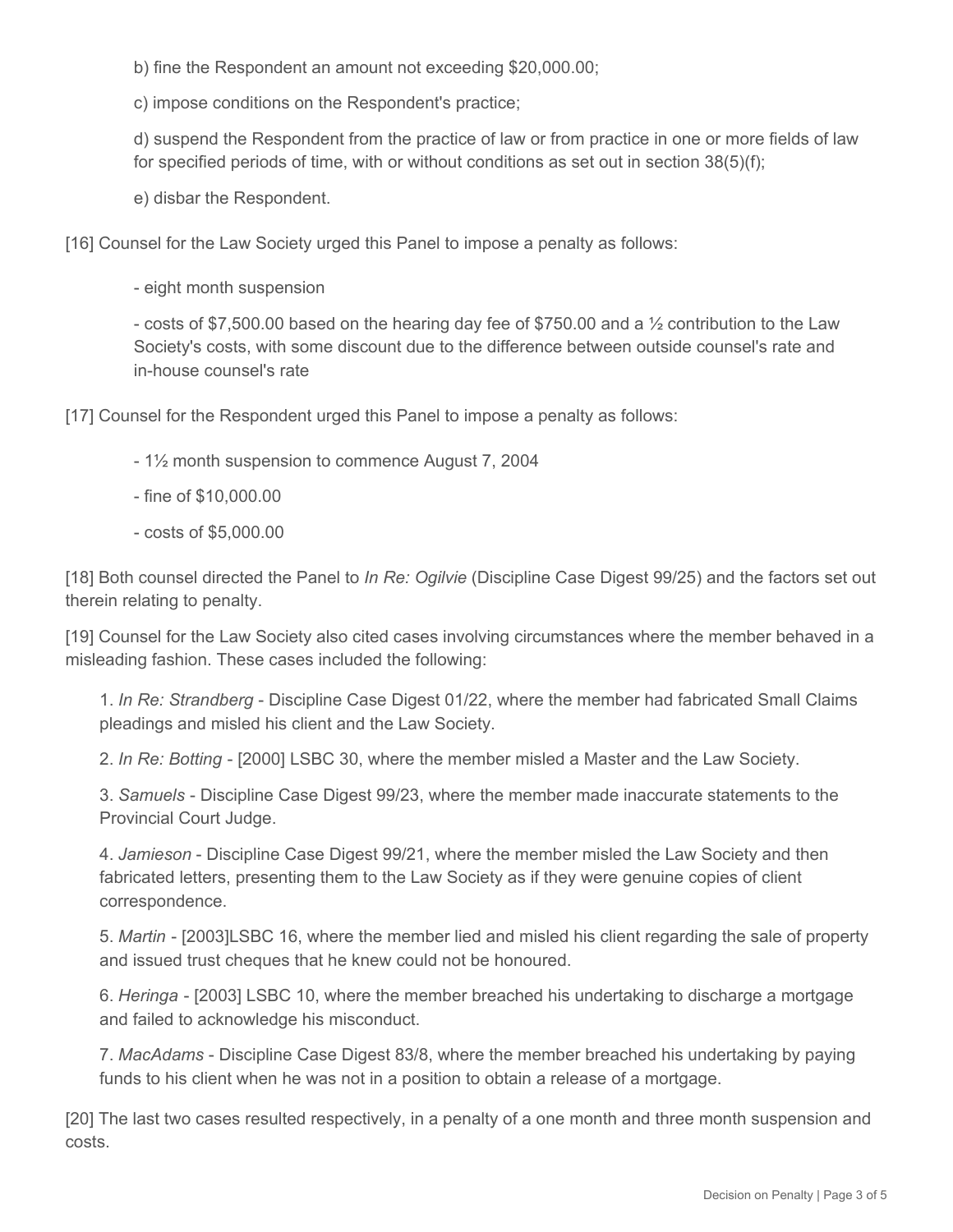[21] The first five cases resulted in penalties combining suspensions and costs. The suspensions ranged from one month to eighteen months.

[22] The Panel was unable to find a clear pattern in the cases of the appropriate range of penalty to be imposed in fact patterns involving breaches of undertaking and misleading. What is clear is that there is no pattern to be discerned, and that each case must be analyzed on its own merits, and compared and balanced according to the *Ogilvie* factors and any other relevant factors.

[23] The Panel turned to the factors cited in *Ogilvie* for guidance in determining the appropriate penalty. While these factors are not an exhaustive list, they provide a template for the Panel to assess the seriousness of the case and bring some order to the penalty precedents.

[24] The factors the Panel considers of greatest weight in the case before us are:

1. Nature and gravity of the proven conduct - the Panel finds this to be the single most important factor in this case. In this case, the Respondent received the Release on his undertaking not to register it until he fulfilled certain conditions, but deliberately breached that undertaking and then deceived other counsel for a further two months. Honesty, integrity and trustworthiness are fundamental values of the legal profession. They form the underpinning and raison d'etre of the profession. If a lawyer's word cannot be trusted, what is the point of hiring him or her? Therefore the Panel finds that the violation of the duty of honesty and a breach of undertaking amount to grave misconduct.

2. Age and experience - the Respondent is mature and experienced in solicitors' practice. This weighs against him as he should have known better.

3. Previous character including details of prior discipline - as noted above, there is a remarked similarity between the behaviour which was the subject of the Conduct Review in January, 2001, and the instant case. On the other hand, the Respondent is well respected in his legal community, as evidenced by the numerous letters of support from other lawyers practising in his geographical area.

4. Impact on the victim - the creditor was ultimately paid, suffering only increased fees.

5. Advantage gained or to be gained - there was no personal financial advantage gained by the Respondent.

6. Number of times the offending conduct occurred - the deception occurred over a course of 3 ½ months and then a breach of undertaking which was followed by a further two month period during which the breach was not rectified. This time period, coupled with the similarity to the behaviour the subject of the Conduct Review, compels the Panel to consider this factor to be of significant weight.

7. Acknowledge of misconduct and steps to disclose and redress the wrong, and other mitigating factors - the Respondent did not acknowledge the misconduct to the other lawyer until he was found out. However, he has fully and with dispatch, acknowledged the misconduct to the Law Society and cooperated fully in this proceeding. He has set out in his letter to the Law Society the facts that occurred and acknowledged that what he did was wrong.

8. Possibility of remediation or rehabilitation - the Respondent hasone prior Conduct Review of a similar nature. He told the Conduct Review Subcommittee that he had learned his lesson. It appears that he had not. He told this Panel again that he had learned his lesson but this time, in addition, he said that he would reach out for help from his legal community if he found himself in difficulties again. His colleagues seem ready to step up to the plate for him. We note that part of the problem seems to be that the Respondent relies on his clients when he should, instead, be ensuring that what he promises to